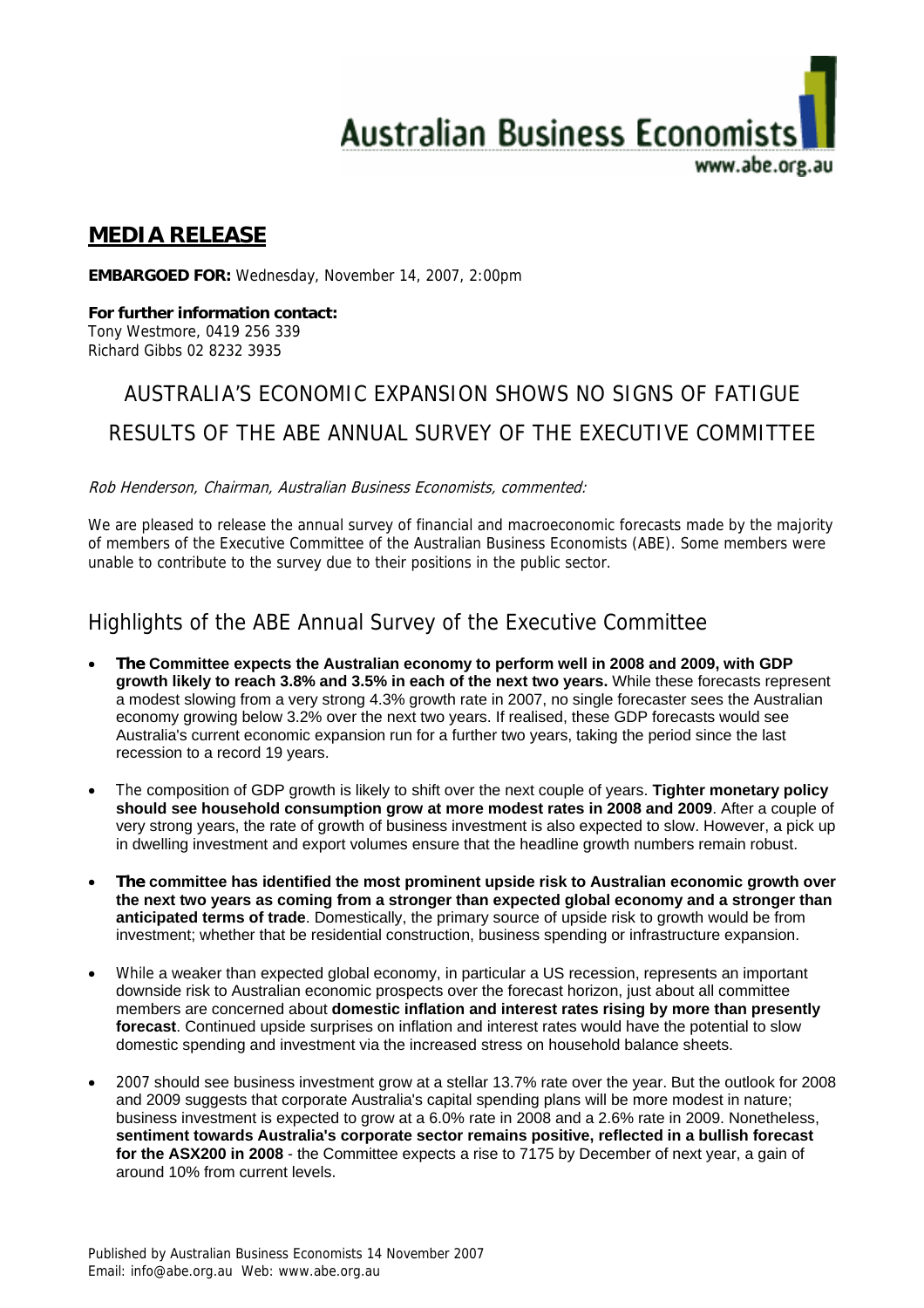

- Growth in export volumes growth is expected to pick up considerably over the next two years. Export volumes growth is forecast to be 6.7% in 2008 and 6.5% in 2009, up from 4.2% in 2007. In contrast, growth in import volumes is expected to slow over the next couple of years, thanks largely to more modest consumption growth and slower growth in capital goods imports. The expected lift in exports and the slowing in imports should see net exports add to growth in 2009 - the first time since 2001. Alongside the improvement in Australia's net export position, **the Committee expects the current account deficit to be 4.4% of GDP by 2009, down from 5.7% in 2007**.
- **The labour market is expected to remain strong over the next couple of years**. The unemployment rate is expected to be 4.3% in December 2008, with one forecaster expecting the unemployment rate to reach 3.8% by the end of 2008. The range of forecasts for the unemployment rate at the end of 2008 is quite wide, from a low of 3.8% to a high of 5.0%. Employment growth is forecast to moderate over the next couple of years (albeit from very elevated levels), to 2.1% in 2008 and 1.7% in 2009.
- Despite the expectation that the unemployment rate will remain close to 30 year lows over the next couple of years, **the outlook for wages growth remains largely unchanged from current levels**. Economists expect the Labour Price Index to record a growth rate of 4.1% in 2008, and 3.9% in 2009. Wages are forecast to grow at an average annual rate of 4.0% this year.
- **Headline inflation is forecast to remain at the top end of the RBA's 2% to 3% target band for the next two years**. In 2008, inflation is expected to average 2.9%, while in 2009 it is expected to average 2.8%. These forecasts appear broadly consistent with those recently published by the RBA in its latest quarterly Statement on Monetary Policy. The committee expects the RBA measures of core inflation to remain elevated in 2008 and 2009. The median expectation is for core inflation of 3.1% in 2008 with a number of forecasters expecting inflation to rise as high as 3.5%. All committee members expect core inflation to fall back to within the RBA's target band by 2009.
- **All ABE Committee members are expecting the RBA to deliver at least one more 25bp rate hike by the middle of next year**. Some Committee members expect a more aggressive RBA in 2008, with half of those surveyed forecasting a 7.25% cash rate by the end of next year. But 2008 is anticipated to represent the peak in the current tightening cycle - the Committee expects the RBA to cut rates in 2009. By December 2009, the RBA cash rate is forecast to be 6.75%. The RBA cash rate is expected to rise to 7.00% in this tightening cycle with all forecasts having the 'peak' in the cash rate between 7% and 7.25%. Over the long-term, short-term interest rates are projected to be significantly lower than the current level of 6.75%. When asked what will the RBA cash rate average over the next 10 years, the median expectation of the committee came in 5.75% with all responses between 5.5% and 6%.
- **The Government's fiscal position is forecast to remain very healthy over the next few years**. A headline cash balance of around \$12.7b is expected in 2008 and 2009. The committee was asked what economic policy challenges the new government will be faced within the next term. From a cyclical perspective just about all committee members expressed a need for greater awareness of the interaction between fiscal policy and the broader economic cycle. This will be particularly problematic over the next few years as the Government and the RBA struggle with a strong external stimulus in the presence of a fully employed economy. More fundamental concerns revolve around reform of the relationship between State and Federal Governments as well as policy initiatives to address labour skills shortages.
- **Only a few committee members believe the Australian dollar can achieve parity with the \$US on the next few years**. Many others said parity was possible with only a couple of forecasters ruling it out. Indeed, the median probability attached to the expectation that the \$A can sustain a break above parity to the \$US is just 25%. Part of this expectation appears to be linked to \$US expectations. **Most committee members believe the \$US will trough against the Euro at around \$US1.50**.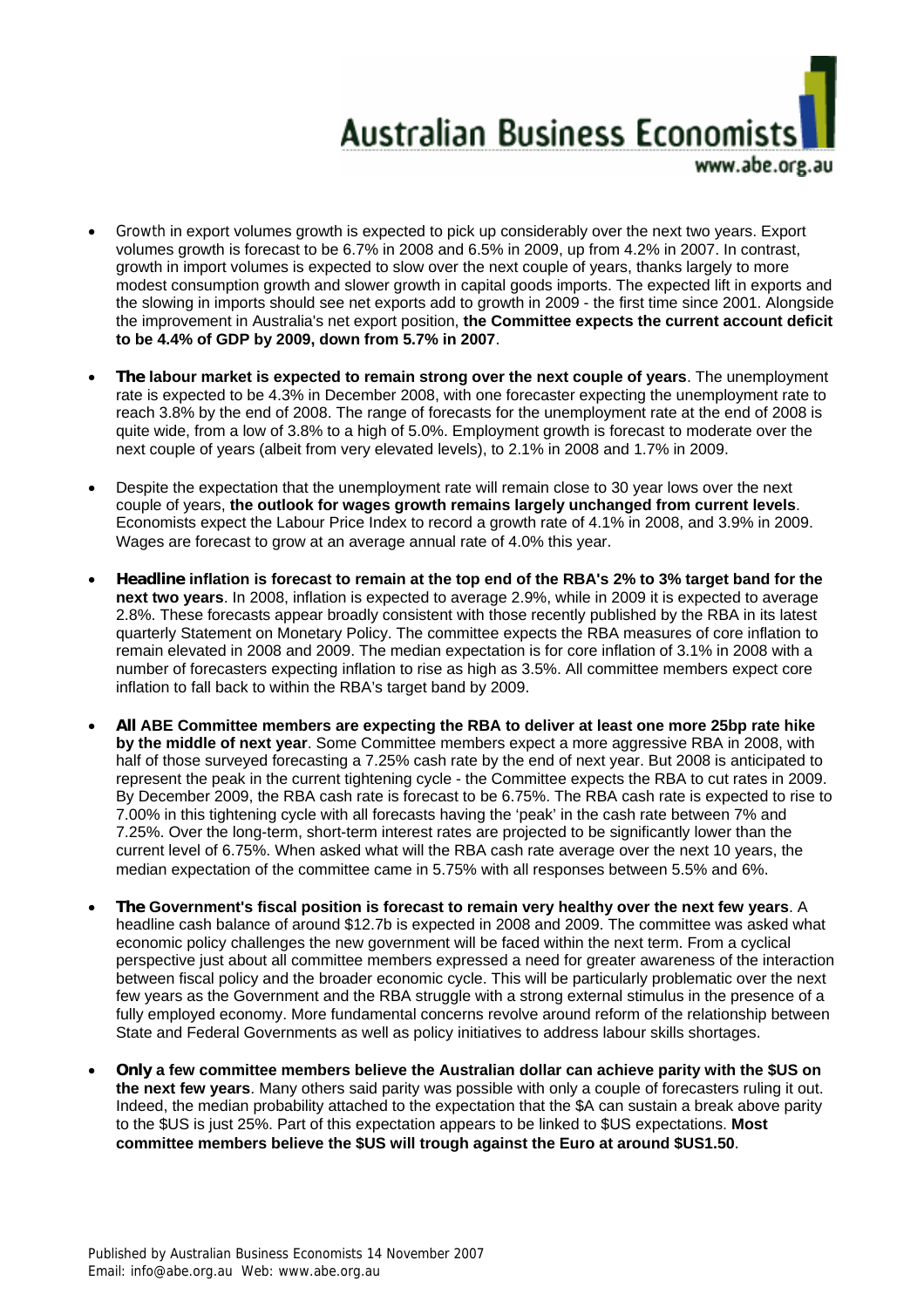# **Australian Business Economists** www.abe.ore.au

- **The committee does not expect the US economy to experience recession in the next 18 months**. That said the survey revealed a median expectation of the probability of a US recession in the next 18 months at 30%. Committee members expect the financial disruptions associated with the sub-prime crisis and the squeeze on wholesale debt markets to remain an issue for financial markets for some time to come. Most committee members believe the credit squeeze is largely the result of easy money and excessive leverage in certain parts of the financial system, but that the system is fundamentally sound
- **It is a unanimous expectation that the next move in the Federal funds rate is down** although the extent of easing forecast for 2008 varies from one more 25bp cut to at least another 150bp of cuts. The median expectation for the Federal funds rate at the end of 2008 is 4% with most forecasts between 3.75% and 4.25%.

and as such, represents a key risk factor for the US economy going forward.

- **A strong consensus is centred on Chinese economic growth being maintained at around 10% to 11% for the next 2 years**. In fact, not one committee member has a point forecast for Chinese economic growth of below 10% in 2008 or 2009. When asked if they are expecting a material slowdown in Chinese economic growth over the next 3 years, responses ranged from "no slowdown" to "some moderation". This suggests that a significant slowing in Chinese economic growth in the next few years would represent a genuine shock to expectations.
- **Oil prices are expected to remain elevated over the next few years although most committee members expect some modest price moderation from the recent high levels**. The committee expects the US dollar oil price (WTI) to decline to \$US75bl by the end of 2008 and then \$US65bl by the end of 2009. No one expects the oil price to be below \$US50bl over the next few years. Indeed, when asked what the probability of oil moving back below \$US50bl over the next 3 years, the median expectation was just 25%. Taking into consideration the committees expectation for the \$A/\$US exchange rate over the year few years; these forecasts suggest domestic petrol prices are unlikely to move down substantially from current levels.

#### **ABE Executive Committee 2007**

| Chairman                                   |                                                                            |  |  |  |  |  |  |
|--------------------------------------------|----------------------------------------------------------------------------|--|--|--|--|--|--|
| <b>Mr Robert Henderson</b>                 | Chief Economist Markets, nabCapital                                        |  |  |  |  |  |  |
| Secretary                                  |                                                                            |  |  |  |  |  |  |
| Mr Stephen Halmarick                       | Director and Co-Head, Economic & Market Analysis Australia & NZ, Citigroup |  |  |  |  |  |  |
| <b>Treasurer</b>                           |                                                                            |  |  |  |  |  |  |
| Mr Warren Hogan                            | Head of Markets Research, ANZ                                              |  |  |  |  |  |  |
| <b>Assistant Secretary &amp; Treasurer</b> |                                                                            |  |  |  |  |  |  |
| Mr Scott Haslem                            | Chief Economist, UBS                                                       |  |  |  |  |  |  |
|                                            |                                                                            |  |  |  |  |  |  |
| <b>Committee Members</b>                   |                                                                            |  |  |  |  |  |  |
| Ms Besa Deda                               | Currency Strategist, Commonwealth Bank of Australia                        |  |  |  |  |  |  |
| <b>Mr Alex Erskine</b>                     | Managing Director, Erskinomics Consulting Pty Limited                      |  |  |  |  |  |  |
| <b>Mr Bill Evans</b>                       | General Manager Economics, Westpac Banking Corporation                     |  |  |  |  |  |  |
| <b>Mr Tom Ford</b>                         | Chairman, Resimac Limited                                                  |  |  |  |  |  |  |
| <b>Mr Richard Gibbs</b>                    | Division Director & Head of Economics, Macquarie Bank                      |  |  |  |  |  |  |
| <b>Mr Tim Harcourt</b>                     | Chief Economist, Australian Trade Commission                               |  |  |  |  |  |  |
| <b>Mr David Plank</b>                      | Fixed Interest Strategist & Head of GM Research Aust/NZ, Deutsche Bank     |  |  |  |  |  |  |
| Dr Tony Richards                           | Head of Economic Analysis, Reserve Bank of Australia                       |  |  |  |  |  |  |
| <b>Mr Geoff Weir</b>                       | Strategist, GTS Group, Goldman Sachs JBWere                                |  |  |  |  |  |  |
| Mr Josh Williamson                         | Senior Strategist, TD Securities                                           |  |  |  |  |  |  |